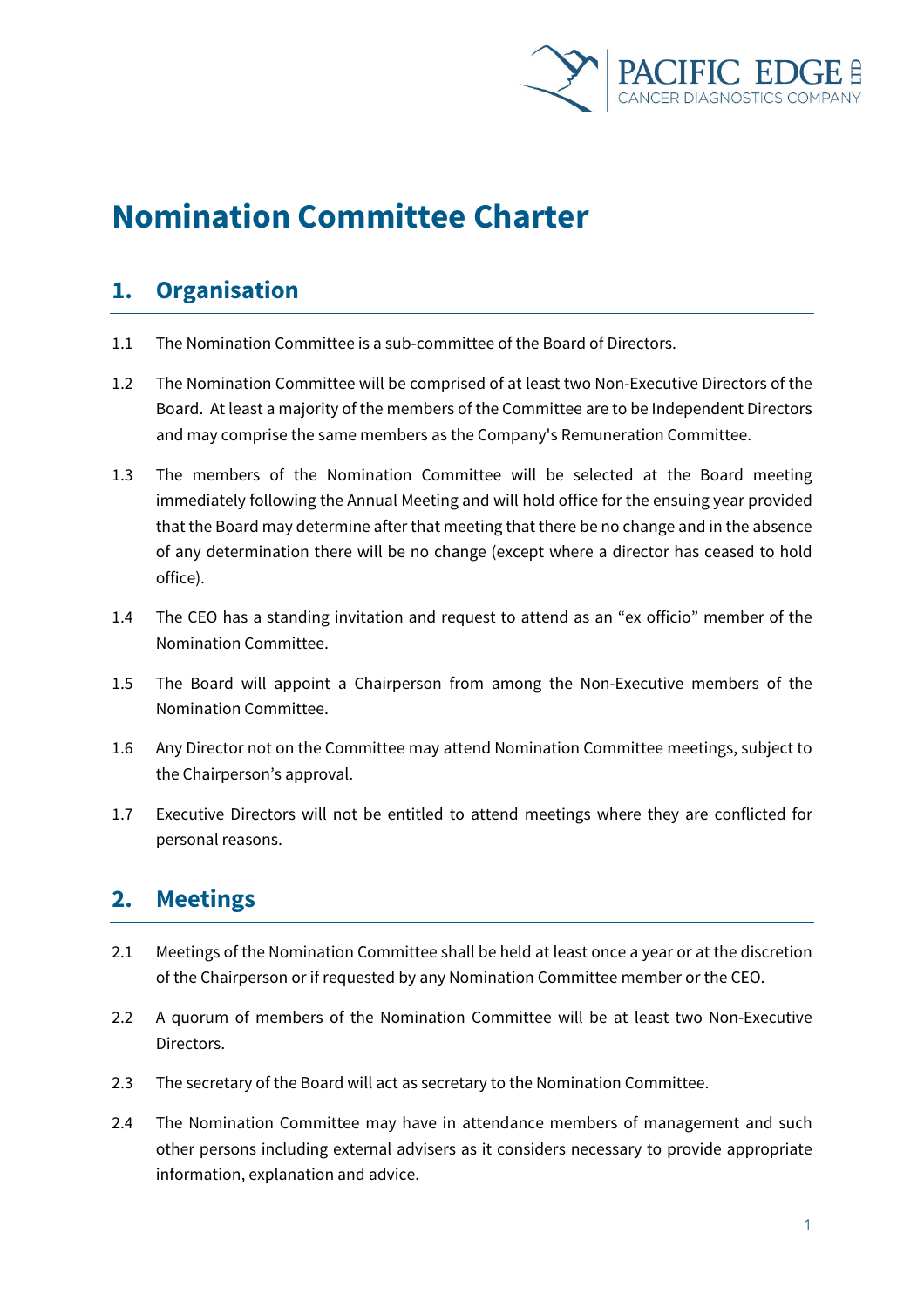

# **3. Objectives**

- 3.1 The objectives of the Nomination Committee are to:
	- a. Ensure that there is an environment and framework where management talent and potential is assessed and developed in line with the requirements of the Company.
	- b. Review key executive positions within the Company to ensure robust succession planning exists.
	- c. Review the composition of the Board and make recommendations to ensure an appropriate mix of skills and experience is maintained and that the Board is operating to a best practice standard of governance.
	- d. Ensure planning for Board succession requirements occurs, and identifying and nominating for the approval of the Board, candidates to fill Board vacancies as and when they arise.

# **4. Accounting and Reporting**

- 4.1 The Nomination Committee will be accountable to the Board.
- 4.2 After each meeting the Chairperson will report the Nomination Committee's recommendations and findings to the Board.
- 4.3 The minutes of all Nomination Committee meetings will be circulated to the Board.
- 4.4 Extracts from the minutes will be made available to the CEO (subject to any personal interest) and to such other persons as the Board directs, to enable them to properly carry out their functions.

#### **5. Access and Authority**

- 5.1 The Nomination Committee has the authority of the Board to seek and access any information from any employees to fulfil its function, duties and responsibilities.
- 5.2 All employees are required to co-operate with any request made by the Nomination Committee.
- 5.3 The Nomination Committee is authorised by the Board, at the expense of the Company, to obtain such outside information and advice as it thinks necessary for carrying out its responsibilities.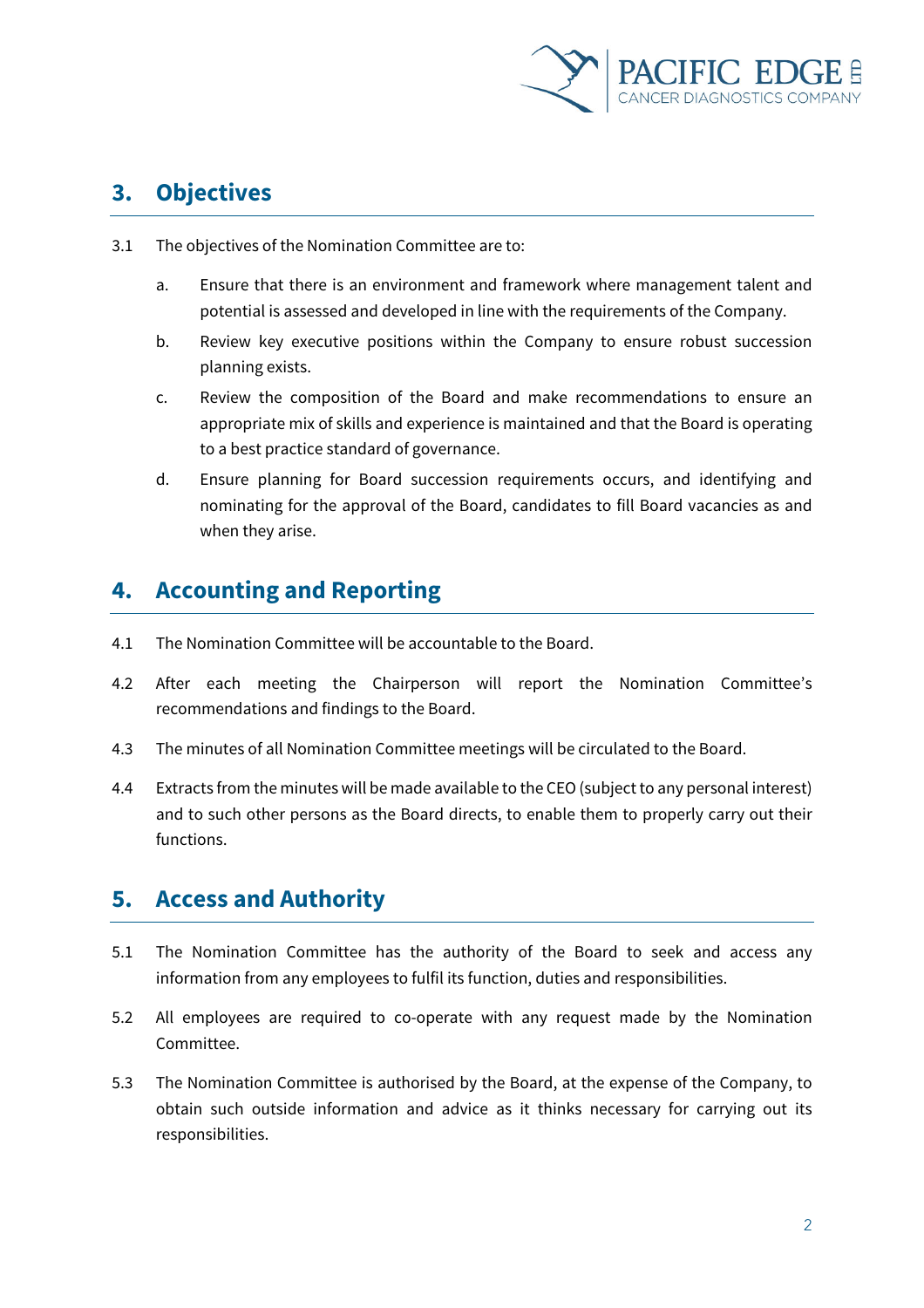

- 5.4 The Nomination Committee will make recommendations to the Board on matters requiring a decision.
- 5.5 The Nomination Committee does not have the power or authority to make a decision in the Board's name or on its behalf.

#### **6. Responsibilities**

- 6.1 Subject to the limitations on the authorities, the Nomination Committee's responsibilities are:
	- a. With regard to the Company:
		- i. In conjunction with the Remuneration Committee, ensure policies and guidelines are in place to facilitate management performance assessment and development and the encouragement of team member self-development;
		- ii. Consider such other matters relating to remuneration issues as may be referred to it by the Board;
	- b. With regard to the Board:
		- i. Implement regular reviews of the Board composition including a review of the current and required skills, size and composition of the Board, identifying any skill gaps, and recommending any adjustments deemed necessary;
		- ii. Prepare a description of the role and capabilities required for a particular appointment;
		- iii. Be responsible for identifying and nominating candidates for the approval of the Board, to fill Board vacancies as and when they arise;
		- iv. Satisfy itself with regard to succession planning, that the processes and plans are in place with regard to both Board and senior appointments and to consider and nominate a panel of candidates with appropriate expertise and experience for consideration by the Board;
		- v. Assess and articulate the time needed to fulfil the role of Chairperson and Non-Executive Independent Directors, and undertake an annual performance evaluation to ensure that all members of the Board have devoted sufficient time to their duties;
		- vi. Where considered necessary, recommend to the Board the terms of appointment of the proposed new Non-Executive Director;
		- vii. Review the membership of other Board Committees and make recommendations to the full Board; and